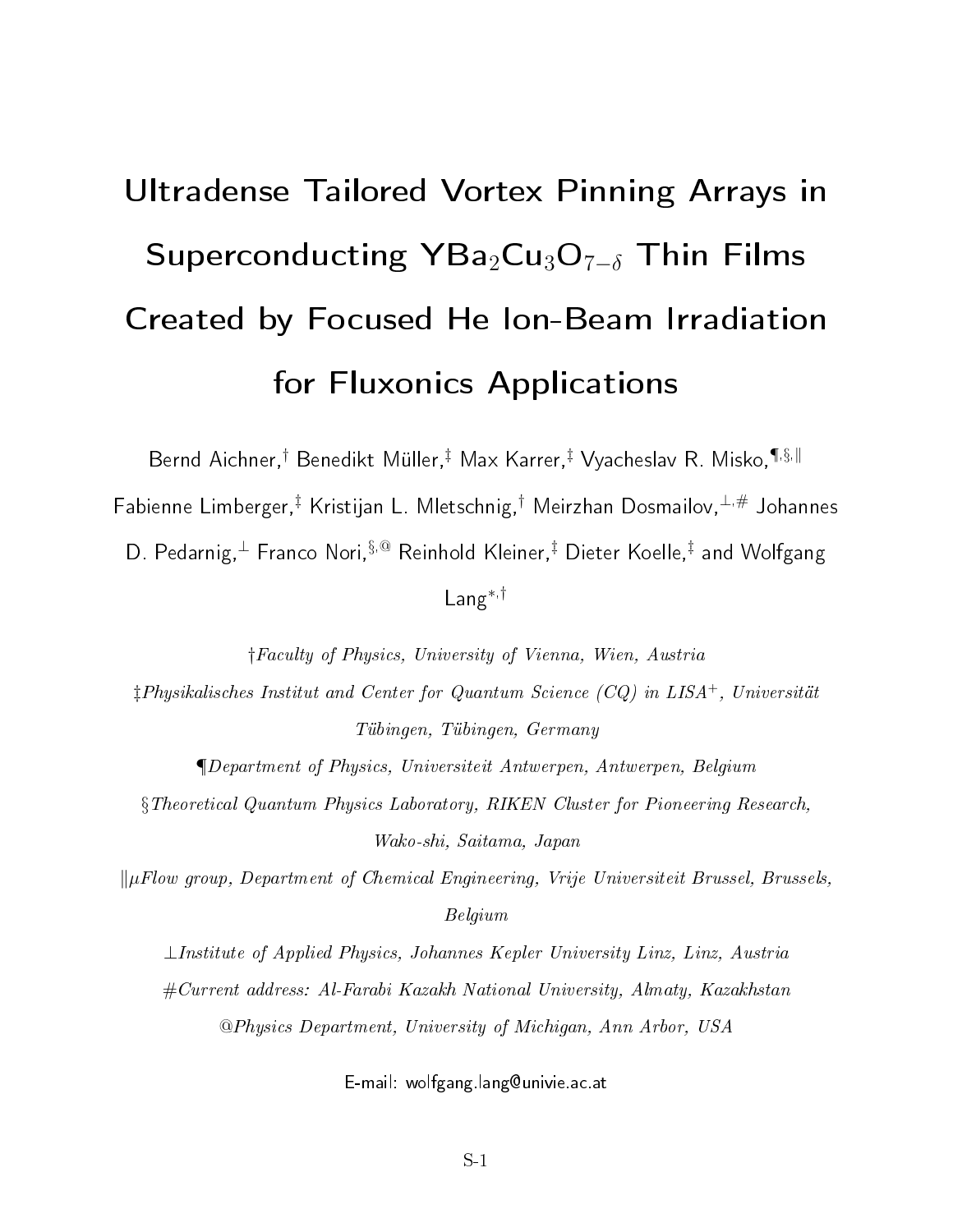## Supporting Information

Critical current and resistance data of a square array of vortex pinning centers fabricated by irradiation in the helium ion microscope



Figure S1: Critical current  $I_c$  and resistance R of a 80-nm thick YBCO film, irradiated in a HIM with a square pattern of beam spots (50 nm FWHM) with a lattice constant of 200 nm. The matching field determined from the geometric parameters is  $B_m = 52$  mT and leads to a peak in the critical current and a minimum of the resistance. Inset: HIM image of a square array of defects induced by the focused ion beam of the HIM. Irradiation was performed with  $5 \times 10^6$  ions/spot to visualize the pattern, a much larger fluence than it was used for preparation of the actual sample.

A square array of columnar defect cylinders (CDs) has been fabricated in the helium ion microscope with an intentionally defocused ion beam of  $FWHM = 50$  nm and point-topoint distance  $a = 200 \,\text{nm}$  in a 80-nm thick YBCO film. The parameters were chosen similar to previous experiments performed with masked ion beam irradiation.<sup>1-4</sup> The critical current  $I_c(B_a)$  shows a distinct peak and the magnetoresistance  $R(B_a)$  a minimum when each defect is filled with one vortex at an applied magnetic field  $B_a$  that fulfils the matching condition for single-vortex occupation of every CD,  $B_1 = \Phi_0/a^2$ , where  $\Phi_0$  is the magnetic